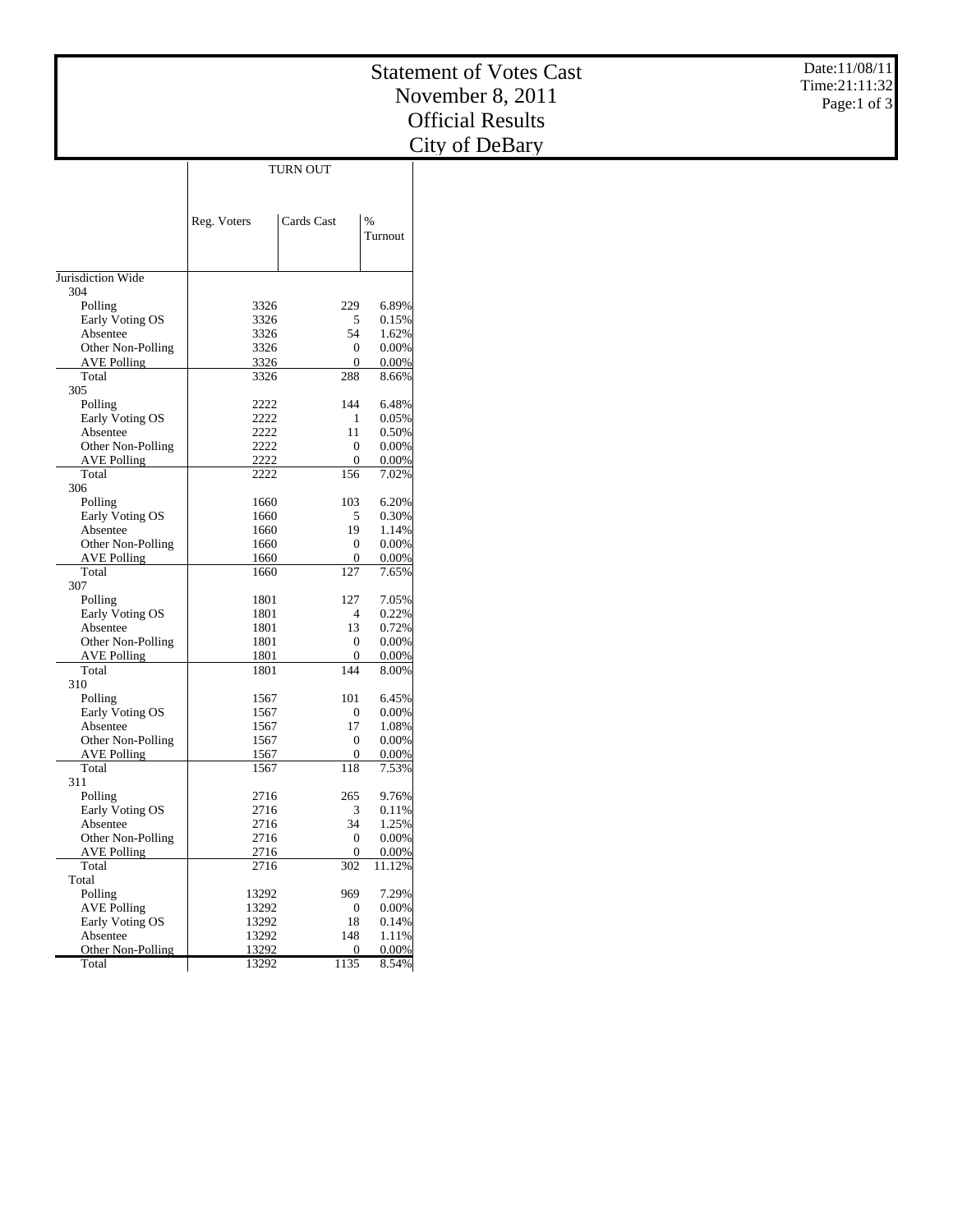## Statement of Votes Cast November 8, 2011 Official Results City of DeBary

Date:11/08/11 Time:21:11:32 Page:2 of 3

|                             | DeBary Council Seat 4 |                                  |                                  |                     |           |                                  |           |  |  |
|-----------------------------|-----------------------|----------------------------------|----------------------------------|---------------------|-----------|----------------------------------|-----------|--|--|
|                             |                       |                                  |                                  |                     |           |                                  |           |  |  |
|                             | Reg. Voters           | <b>Times</b><br>Counted          | <b>Total Votes</b>               | Leon Cerankowski    |           | Lita Handy-Peters                |           |  |  |
| Jurisdiction Wide           |                       |                                  |                                  |                     |           |                                  |           |  |  |
| 304                         |                       |                                  |                                  |                     |           |                                  |           |  |  |
| Polling                     | 3326                  | 229                              | 228                              | 120                 | 52.63%    | 108                              | 47.37%    |  |  |
| Early Voting OS             | 3326                  | 5                                | 5                                | $\mathbf{1}$        | 20.00%    | $\overline{4}$                   | 80.00%    |  |  |
| Absentee                    | 3326                  | 54                               | 52                               | 18                  | 34.62%    | 34                               | 65.38%    |  |  |
| Other Non-Polling           | 3326                  | $\boldsymbol{0}$                 | $\boldsymbol{0}$                 | $\boldsymbol{0}$    |           | $\boldsymbol{0}$                 |           |  |  |
| <b>AVE Polling</b>          | 3326                  | $\mathbf{0}$                     | $\mathbf{0}$                     | $\mathbf{0}$<br>139 |           | $\mathbf{0}$                     | 51.23%    |  |  |
| Total<br>305                | 3326                  | 288                              | 285                              |                     | 48.77%    | 146                              |           |  |  |
|                             | 2222                  | 144                              | 142                              | 60                  | 42.25%    | 82                               | 57.75%    |  |  |
| Polling<br>Early Voting OS  | 2222                  | 1                                | $\mathbf{1}$                     | $\mathbf{0}$        | 0.00%     |                                  | 1 100.00% |  |  |
| Absentee                    | 2222                  | 11                               | 11                               | 3                   | 27.27%    | 8                                |           |  |  |
|                             | 2222                  | $\boldsymbol{0}$                 | $\boldsymbol{0}$                 | $\overline{0}$      |           | $\boldsymbol{0}$                 | 72.73%    |  |  |
| Other Non-Polling           | 2222                  | $\overline{0}$                   | $\mathbf{0}$                     | $\mathbf{0}$        |           | $\mathbf{0}$                     |           |  |  |
| <b>AVE Polling</b><br>Total | 2222                  | 156                              | 154                              | 63                  | 40.91%    | 91                               | 59.09%    |  |  |
| 306                         |                       |                                  |                                  |                     |           |                                  |           |  |  |
| Polling                     | 1660                  | 103                              | 103                              | 42                  | 40.78%    | 61                               | 59.22%    |  |  |
|                             |                       | 5                                |                                  | 3                   |           | $\overline{2}$                   | 40.00%    |  |  |
| Early Voting OS             | 1660                  | 19                               | 5<br>19                          | 8                   | 60.00%    |                                  | 57.89%    |  |  |
| Absentee                    | 1660                  |                                  |                                  | $\overline{0}$      | 42.11%    | 11                               |           |  |  |
| Other Non-Polling           | 1660                  | $\boldsymbol{0}$<br>$\mathbf{0}$ | $\boldsymbol{0}$<br>$\mathbf{0}$ | $\mathbf{0}$        |           | $\boldsymbol{0}$<br>$\mathbf{0}$ |           |  |  |
| <b>AVE Polling</b><br>Total | 1660<br>1660          | 127                              | 127                              | 53                  |           | 74                               | 58.27%    |  |  |
| 307                         |                       |                                  |                                  |                     | 41.73%    |                                  |           |  |  |
| Polling                     | 1801                  | 127                              | 124                              | 71                  | 57.26%    | 53                               | 42.74%    |  |  |
| Early Voting OS             | 1801                  | 4                                | $\overline{4}$                   | $\theta$            | 0.00%     |                                  | 4 100.00% |  |  |
| Absentee                    | 1801                  | 13                               | 12                               | 6                   | 50.00%    | 6                                | 50.00%    |  |  |
| Other Non-Polling           | 1801                  | $\boldsymbol{0}$                 | $\boldsymbol{0}$                 | $\boldsymbol{0}$    |           | $\boldsymbol{0}$                 |           |  |  |
| <b>AVE Polling</b>          | 1801                  | $\mathbf{0}$                     | $\mathbf{0}$                     | $\mathbf{0}$        |           | $\mathbf{0}$                     |           |  |  |
| Total                       | 1801                  | 144                              | 140                              | 77                  | 55.00%    | 63                               | 45.00%    |  |  |
| 310                         |                       |                                  |                                  |                     |           |                                  |           |  |  |
| Polling                     | 1567                  | 101                              | 101                              | 64                  | 63.37%    | 37                               | 36.63%    |  |  |
| Early Voting OS             | 1567                  | $\boldsymbol{0}$                 | $\boldsymbol{0}$                 | $\mathbf{0}$        |           | $\boldsymbol{0}$                 |           |  |  |
| Absentee                    | 1567                  | 17                               | 17                               | 9                   | 52.94%    | 8                                | 47.06%    |  |  |
| Other Non-Polling           | 1567                  | $\boldsymbol{0}$                 | $\boldsymbol{0}$                 | $\mathbf{0}$        |           | $\boldsymbol{0}$                 |           |  |  |
| <b>AVE Polling</b>          | 1567                  | $\overline{0}$                   | $\mathbf{0}$                     | $\mathbf{0}$        |           | $\mathbf{0}$                     |           |  |  |
| Total                       | 1567                  | 118                              | 118                              | 73                  | 61.86%    | 45                               | 38.14%    |  |  |
| 311                         |                       |                                  |                                  |                     |           |                                  |           |  |  |
| Polling                     | 2716                  | 265                              | 262                              | 112                 | 42.75%    | 150                              | 57.25%    |  |  |
| Early Voting OS             | 2716                  | 3                                | 3                                |                     | 3 100.00% | $\mathbf{0}$                     | 0.00%     |  |  |
| Absentee                    | 2716                  | 34                               | 32                               | 12                  | 37.50%    | 20                               | 62.50%    |  |  |
| Other Non-Polling           | 2716                  | $\boldsymbol{0}$                 | $\boldsymbol{0}$                 | $\boldsymbol{0}$    |           | $\boldsymbol{0}$                 |           |  |  |
| <b>AVE Polling</b>          | 2716                  | $\mathbf{0}$                     | $\mathbf{0}$                     | $\mathbf{0}$        |           | $\mathbf{0}$                     |           |  |  |
| Total                       | 2716                  | 302                              | 297                              | 127                 | 42.76%    | 170                              | 57.24%    |  |  |
| Total                       |                       |                                  |                                  |                     |           |                                  |           |  |  |
| Polling                     | 13292                 | 969                              | 960                              | 469                 | 48.85%    | 491                              | 51.15%    |  |  |
| <b>AVE Polling</b>          | 13292                 | $\boldsymbol{0}$                 | $\boldsymbol{0}$                 | $\mathbf{0}$        |           | $\theta$                         |           |  |  |
| Early Voting OS             | 13292                 | 18                               | 18                               | 7                   | 38.89%    | 11                               | 61.11%    |  |  |
| Absentee                    | 13292                 | 148                              | 143                              | 56                  | 39.16%    | 87                               | 60.84%    |  |  |
| Other Non-Polling           | 13292                 | $\overline{0}$                   | $\mathbf{0}$                     | $\mathbf{0}$        |           | $\mathbf{0}$                     |           |  |  |
| Total                       | 13292                 | 1135                             | 1121                             | 532                 | 47.46%    | 589                              | 52.54%    |  |  |